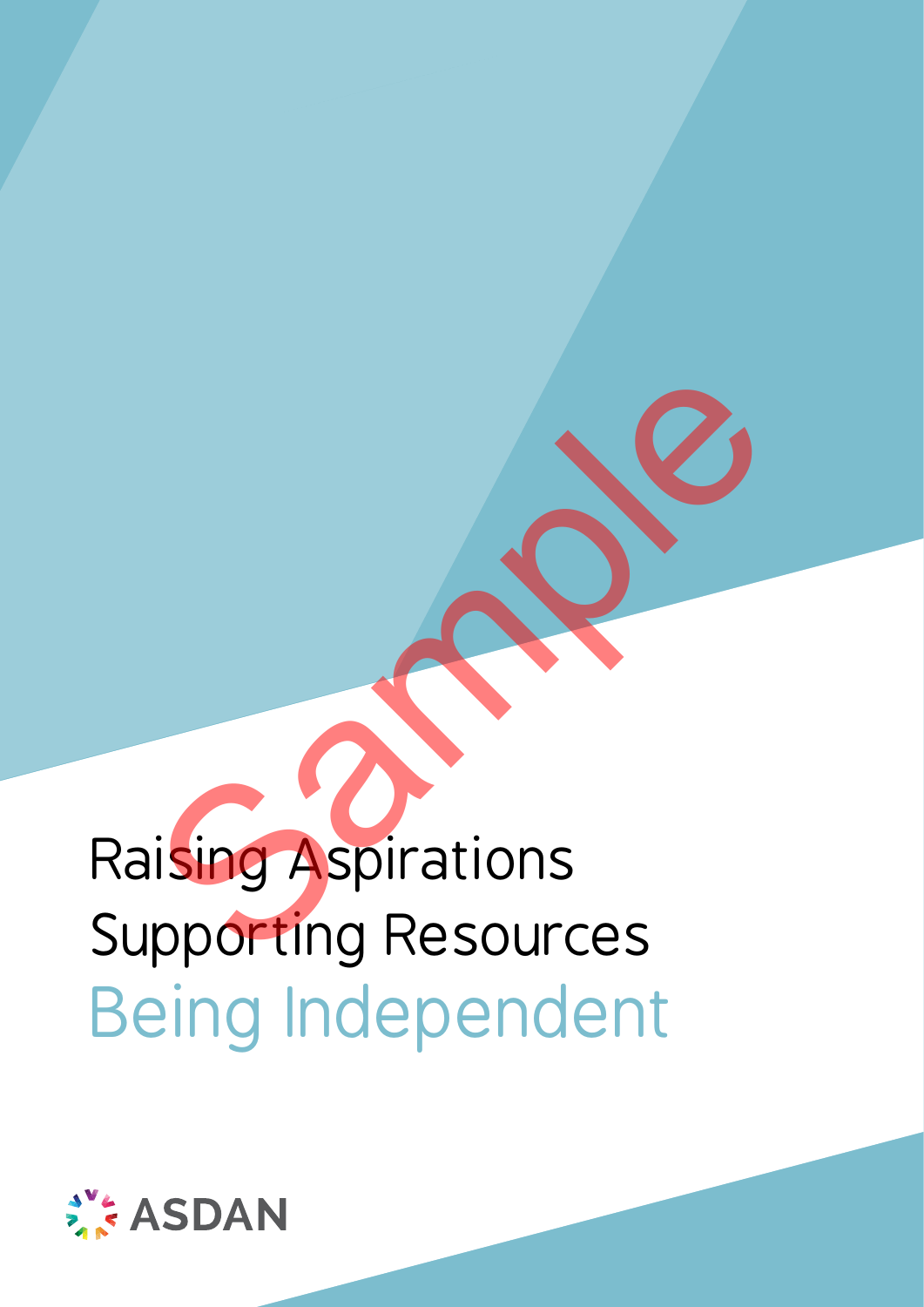# **Contents**

| Introduction                                                                                        | 3              |
|-----------------------------------------------------------------------------------------------------|----------------|
| Section 1: Personal information<br>One-page profile                                                 | 5              |
| Section 2: Jobs I do at home<br>Jobs around the home<br><b>Activity log</b><br>Photo evidence sheet | 6<br>8         |
| Section 3: Using kitchen appliances<br>Kitchen appliances<br>Technology in my kitchen               | 9<br>10        |
| Section 4: Making a drink or snack<br>Drinks and snacks<br>Step-by-step                             | 11<br>12       |
| Section 5: Using technology<br>Home technology<br>Technology in my home                             | 13<br>14       |
| Section 6: Dangers<br>Ideas chart<br>Dangers in the kitchen<br>Dangers in the bathroom              | 15<br>16<br>17 |
| Generic resources<br><b>Activity log</b><br>Photo evidence sheet<br>Ideas chart                     | 18<br>19<br>20 |
| <b>Witness Statement</b>                                                                            | 21             |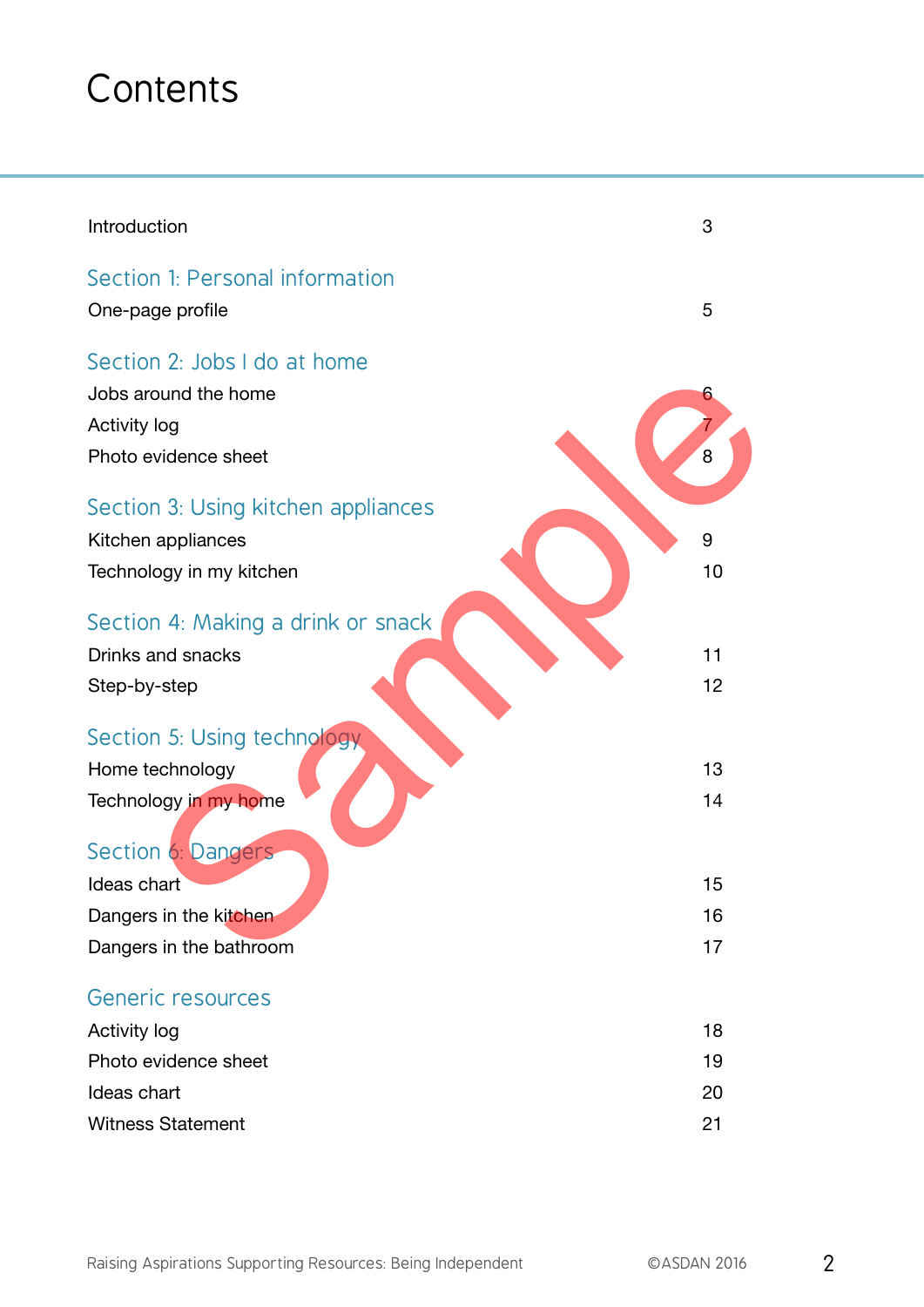# Introduction

This resource pack has been created to support the delivery of the Raising Aspirations module Being Independent.

The pack contains a selection of worksheets and templates to provide evidence for activities undertaken in each section of the module book. Generic resources have also been included to support activities in any section as appropriate.

#### Gathering evidence

There is not a set format for evidencing. All learners have different strengths and different ways of accessing the Raising Aspirations modules, so there is no prescriptive format or method for evidencing work. This flexibility can be bewildering at first and one way of combating the uncertainty is to ask yourself the following questions when you add work to the evidence folder: ring evidence<br>
is not a set format for evidencing. All learners have different strengths and d<br>
in a coessing the Raising Aspirations modules, so there is no prescriptive for<br>
faccessing the Raising Aspirations modules, so

- Does this piece of work demonstrate the skills that the section or activity is asking for?
- Does this piece of work show what the learner can do?
- If the learner is sharing this piece of work with someone else, is there enough explanation to show what they have actually done?
- Has enough care been taken to ensure that the way the work is presented shows the learner's achievements as fully as possible?

If you can answer 'yes' to all of these questions then your learner has produced work that will amply meet the requirements.

#### What evidence is acceptable?

All the Raising Aspirations modules explain at the outset that evidence can take a variety of forms. For example:

- photographs
- videos
- worksheets
- audio recordings

It is not a requirement to use all of the above methods but it is expected that a variety of methods will be used to show the diverse ways that the module has been accessed.

Nor is the above list of methods exhaustive. As a practitioner, you will choose the methods that best suit your learners and show their strengths. For example, if a learner cannot communicate verbally then you will not choose to make an audio recording of their response, however their gestural response could be captured on video.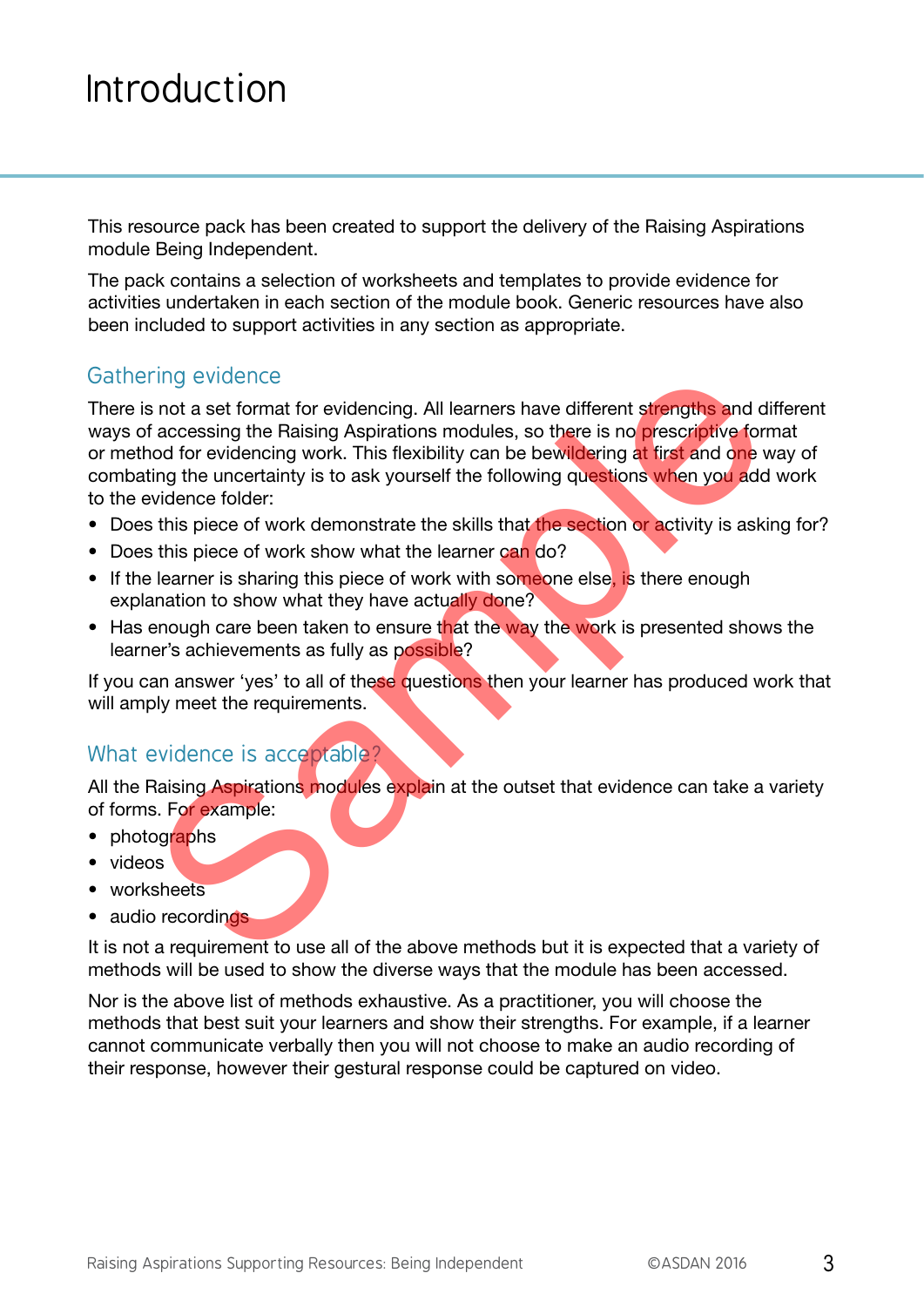# Section 1: Personal information

## One-page profile

| Name:                           | Date:            |
|---------------------------------|------------------|
|                                 |                  |
| I communicate by                | Picture or photo |
| I like                          |                  |
| I don't like                    |                  |
| I can do these things on my own |                  |
| I need help to<br>Help me by    |                  |
| If I get upset, support me by   |                  |
| I have already achieved         |                  |
| In the future, I would like to  |                  |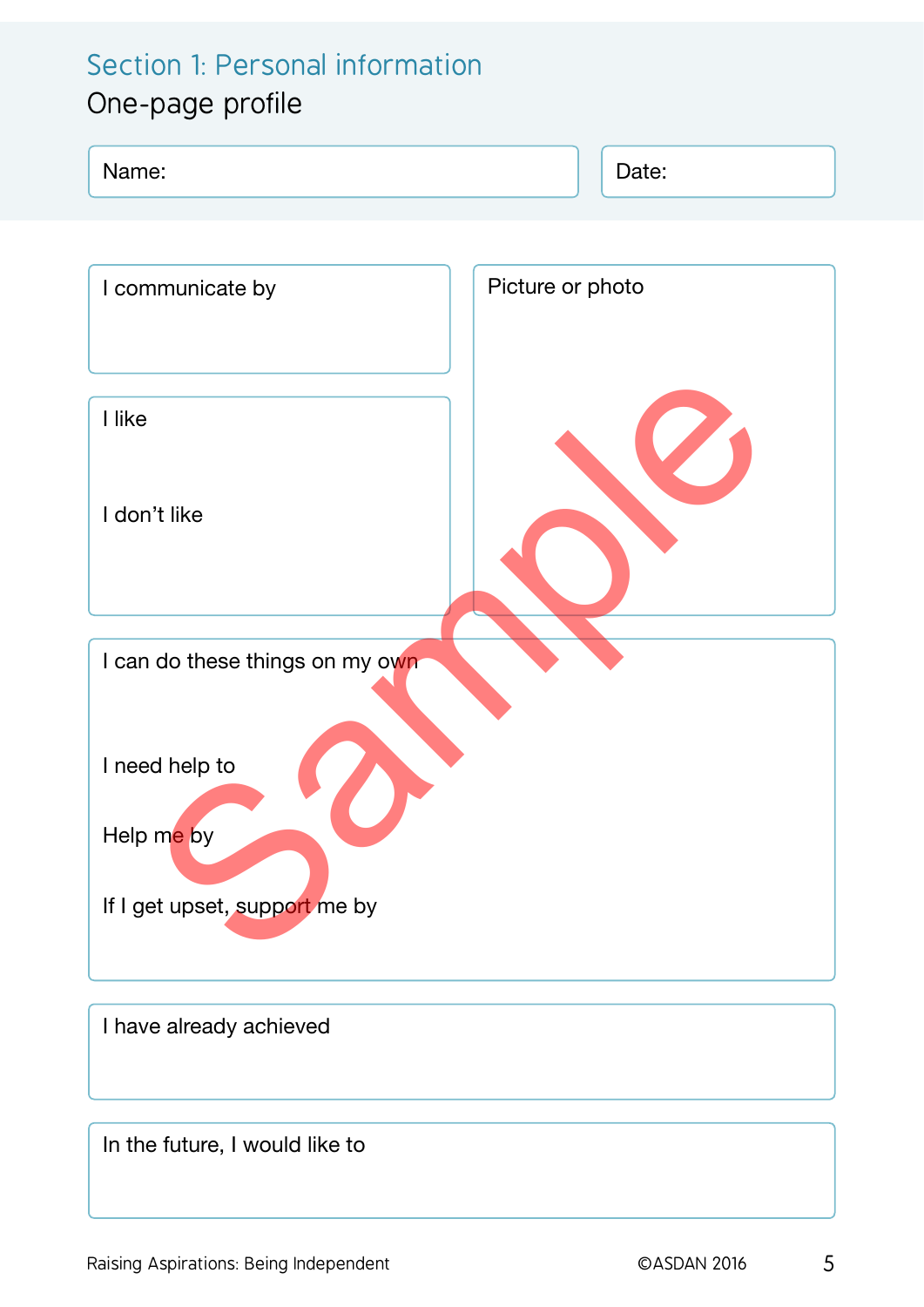# Section 2: Jobs I do at home

#### Jobs around the home

#### Name: Name: Name: Name: Name: Name: Name: Name: Name: Name: Name: Name: Name: Name: Name: Name: Name: Name: Name: Name: Name: Name: Name: Name: Name: Name: Name: Name: Name: Name: Name: Name: Name: Name: Name: Name: Name:

Show the jobs you do to help out at home:

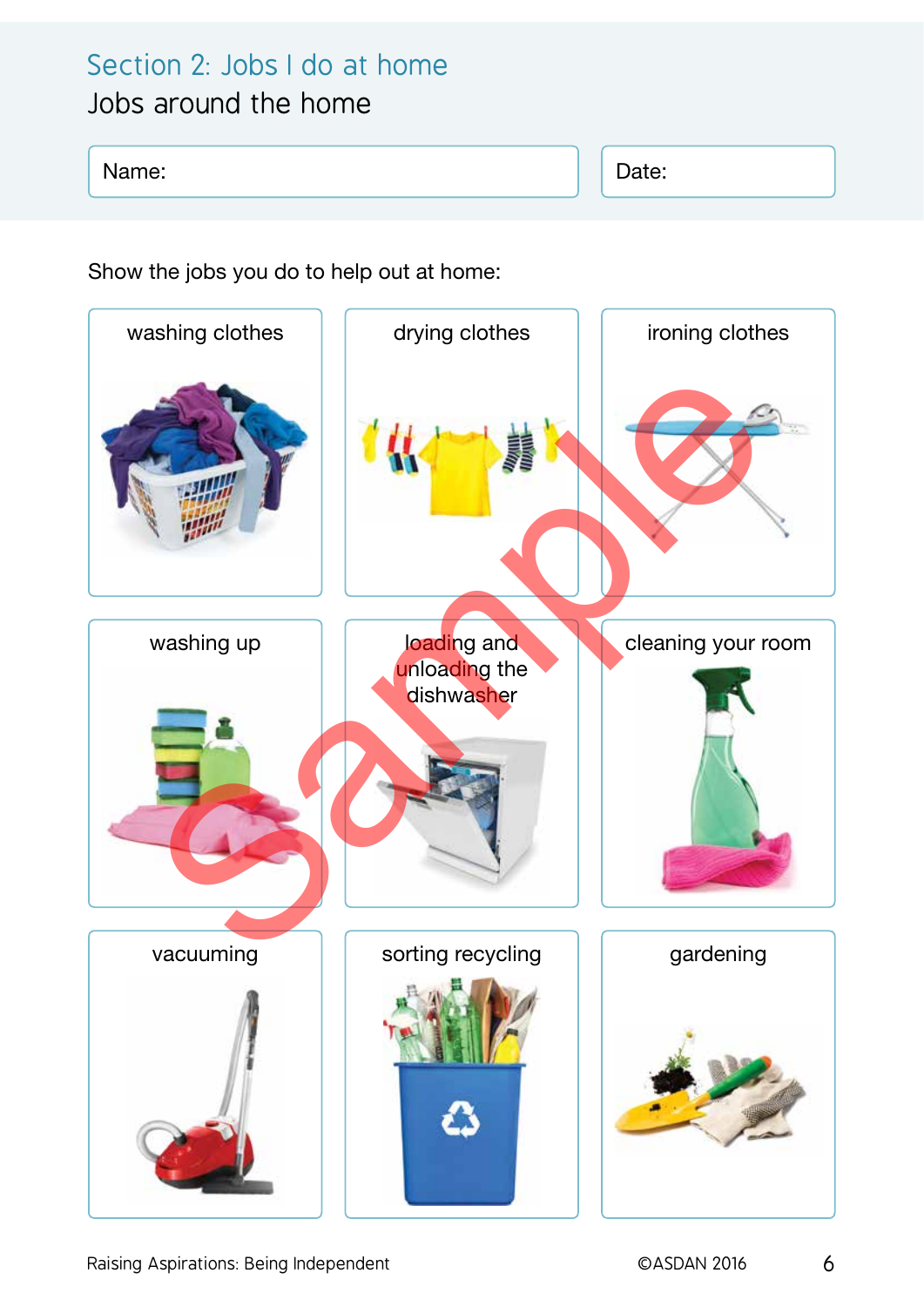## Section 3: Using kitchen appliances Technology in my kitchen

| Name: |  | $\overline{\phantom{a}}$<br>Date: |
|-------|--|-----------------------------------|
|-------|--|-----------------------------------|

Show items of technology you use in your kitchen.

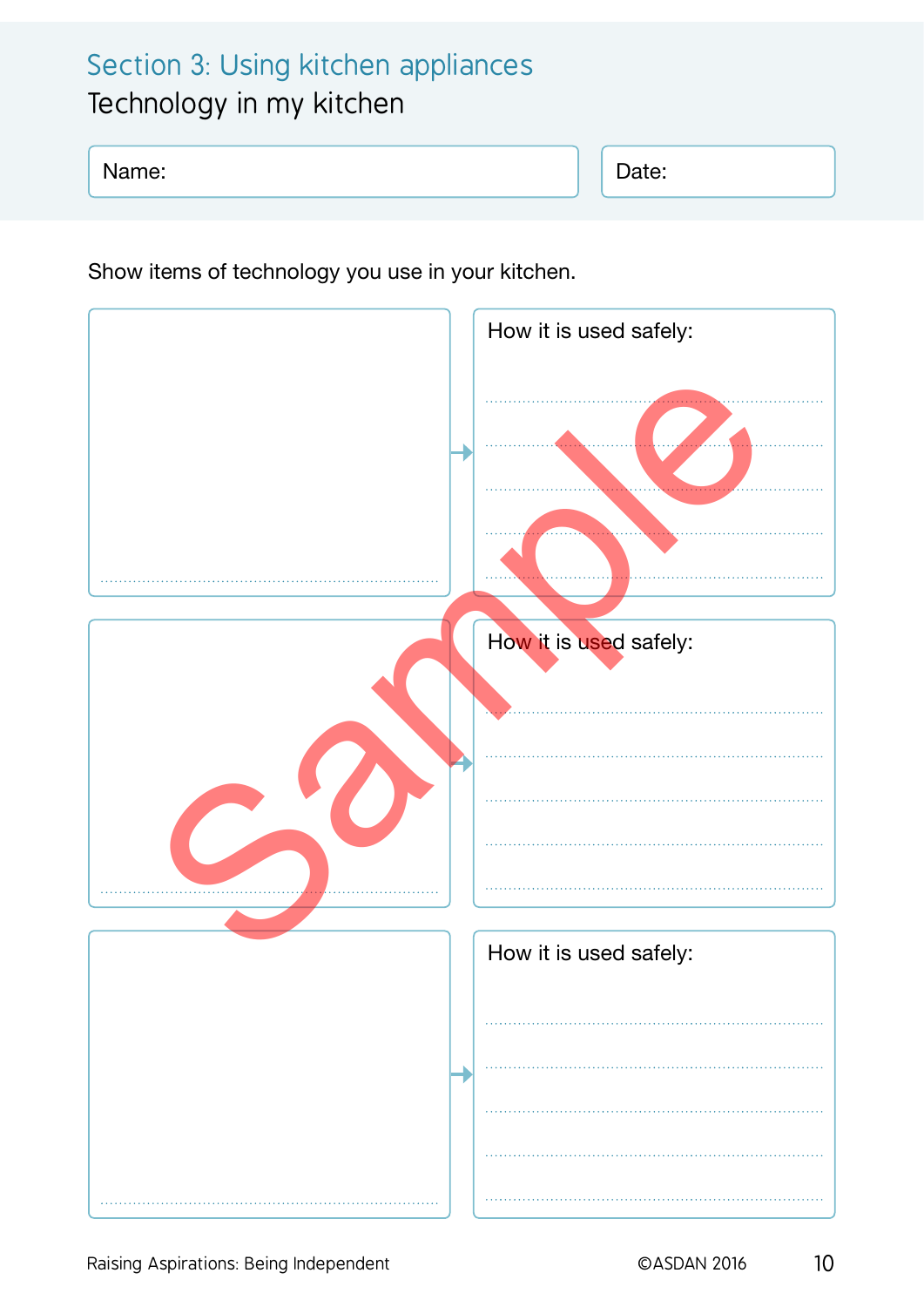### Section 6: Dangers

Dangers in the bathroom

Name: Name: Name: Name: Name: Name: Name: Name: Name: Name: Name: Name: Name: Name: Name: Name: Name: Name: Na

Show the areas and items that could lead to accidents in this bathroom:

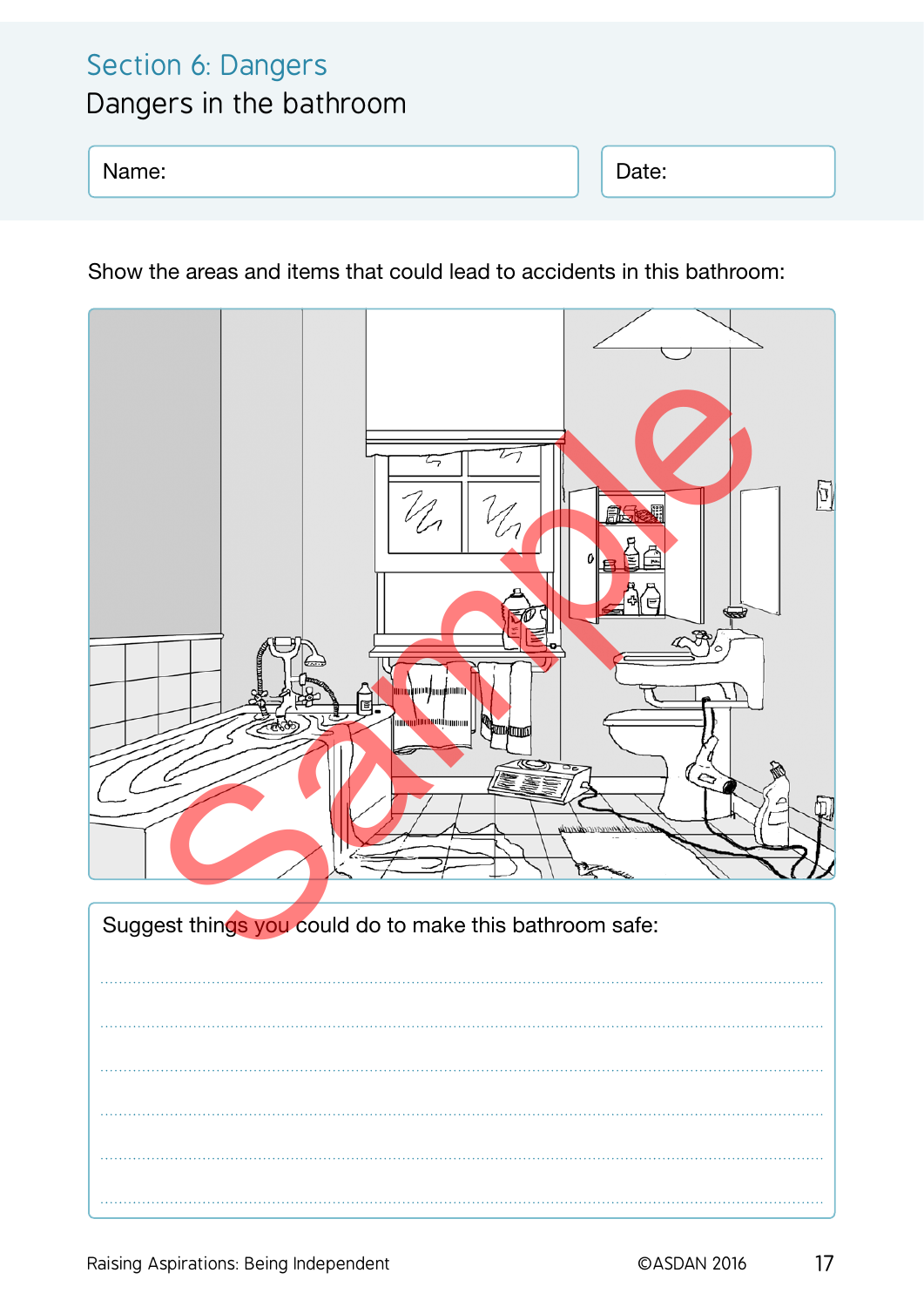## Being Independent Activity log